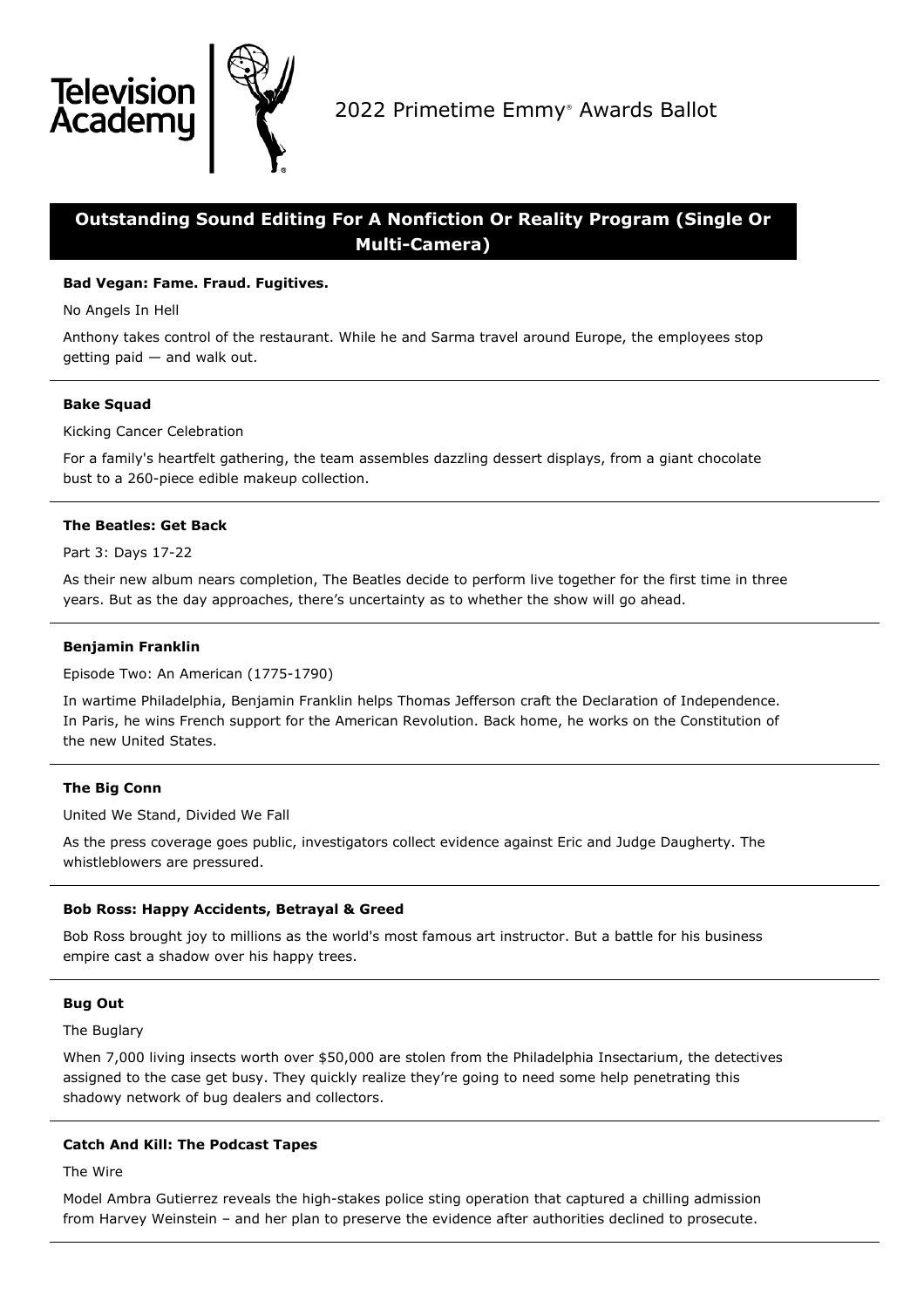#### **Cheer**

Daytona Pt. 2: If The Judges Disagree

At the top of day two, Navarro looks strong. But TVCC head coach Vontae Johnson feels confident that his team's technical skills give it a solid shot.

## **The Choe Show**

My Shame Makes Me Shameless

David Choe paints portraits – literally and figuratively – of Rainn Wilson, Neil Strauss and Erica Garza.

## **Civil War (Or, Who Do We Think We Are)**

Civil War (Or, Who Do We Think We Are) travels across the U.S., exploring how Americans teach the story of their Civil War. Shot from 2016 through 2019, it interweaves insightful scenes and touching student interviews, painting a multi-faceted portrait of America's psyche and its troubled relationship to its past.

## **Couples Therapy**

#### Episode 308

Orna confronts Will about his lack of engagement with Ping. Molly and Josh deal with the fallout from their previous session. A startling comment from Cyn threatens her renewed connection to Yaya.

## **Crime Scene: The Times Square Killer**

Murder On 42nd St.

Bright lights, fear city: In Times Square, 1979, police stumble on a fiery "hotel room from hell" housing the bodies of two women.

## **Downfall: The Case Against Boeing**

Investigators reveal how Boeing's alleged priority of profit over safety could have contributed to two catastrophic crashes within months of each other.

## **Embrace The Panda: Making Turning Red**

With unprecedented behind-the-scenes access, this feature doc looks at Domee Shi and the all-women team at the helm of Pixar's feature, Turning Red. The story shines a light on the powerful professional and personal journeys' that brought this incredibly comical, utterly relatable, and deeply heartfelt story to the screen.

## **Expedition Unknown: Shark Trek**

Josh Gates links up with his childhood hero, William Shatner, to boldly go where Shark Week has never gone before. The mission: enter shark-infested waters to understand the nature of fear and come face to face with an apex predator.

#### **Fauci**

With his signature blend of scientific acumen, candor and integrity, Dr. Anthony Fauci became America's most unlikely cultural icon during COVID-19. "Fauci" is an unprecedented portrait of one of our most vital public servants, whose work saved millions while he faced threats from anonymous adversaries.

#### **14 Peaks: Nothing Is Impossible**

Fearless Nepali mountaineer Nimsdai Purja embarks on a seemingly impossible quest to summit all 14 of the world's 8,000-meter peaks in seven months.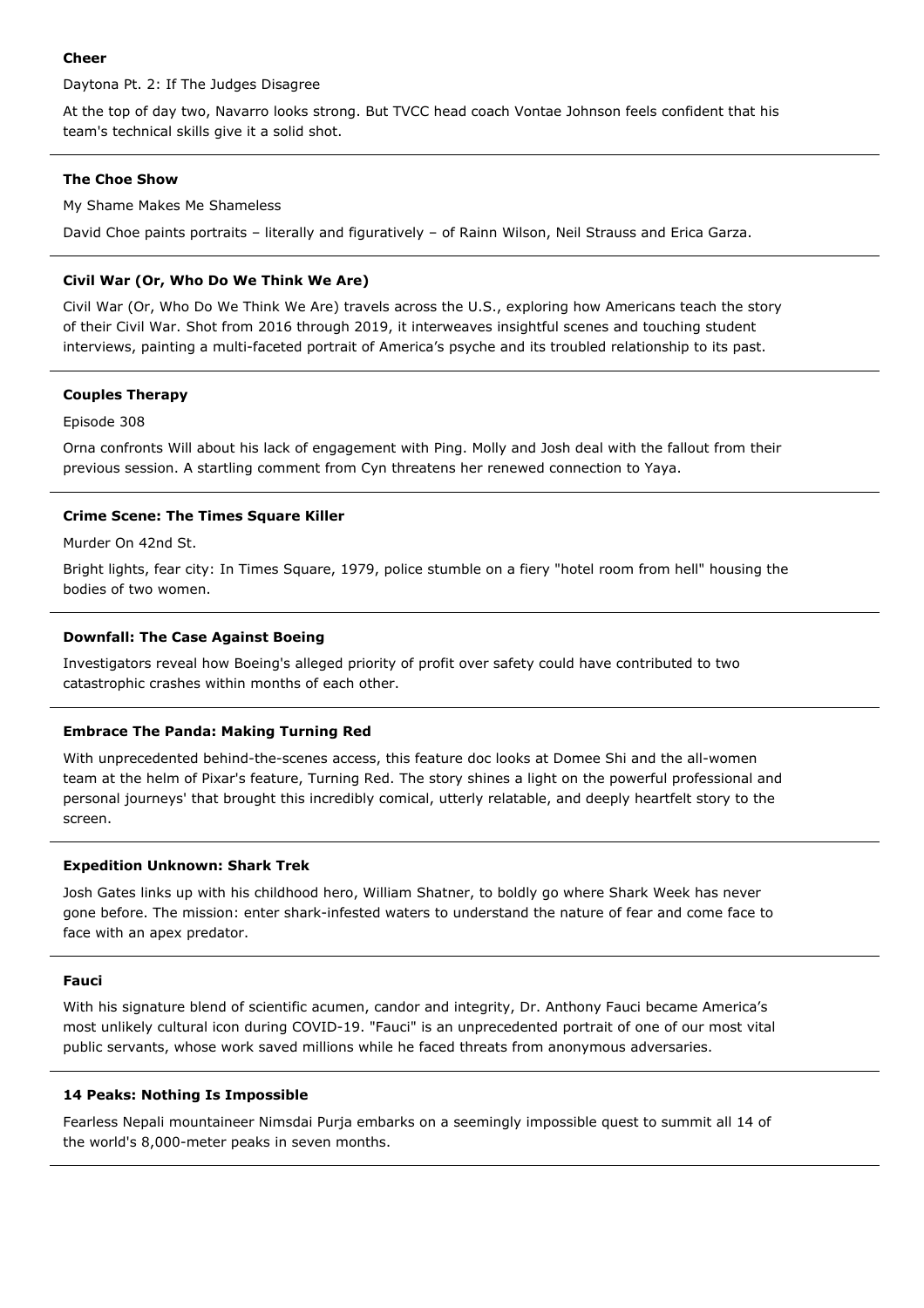#### **The G Word With Adam Conover**

Change

A disillusioned Adam visits Barack Obama to see if the man who made "hope and change" a thing can explain how to make an actual impact in government.

## **George Carlin's American Dream**

Regarded as one of the most influential stand-up comics of his time, Carlin was best known for his irreverent, dark comedy and reflections on American society. This two-part documentary features a unique mix of conversations with Carlin's family and friends, material from his stand-up specials, TV appearances, and personal archives.

## **Gordon Ramsay: Uncharted**

Lush And Wild Puerto Rico

Gordon explores the enchanted island of Puerto Rico; from the bright blue sea to the lush mountains of the interior. Along the way he learns about Hurricane Maria's recent devastating toll on the island, and how food shortages have prompted locals to push for food independence.

#### **How To With John Wilson**

How To Appreciate Wine

John attempts to master his senses and make informed choices while exploring the mysterious world of wine. Along the way, John reveals his past connection to the infamous NXIVM cult via his college a cappella group, and crashes a birthday party at the mansion of an energy drink CEO.

#### **Janet Jackson.**

Celebrating the 40th anniversary of Janet's first album, Janet Jackson, the documentary is an intimate, honest and unfiltered look at the global icon's untold story. Producers filmed over five years and were granted exclusive access to archival footage and Janet's never before seen home videos, along with starstudded interviews.

## **The Kardashians**

Live From New York

Kim prepares for her SNL debut in New York City when an unexpected gesture offers her closure. Back in Los Angeles, Kris and Khloé learn some details that could jeopardize Travis' surprise proposal to Kourtney.

## **KISStory (Biography)**

KISStory (Biography) chronicles the band's five decades in the business as founders Paul Stanley and Gene Simmons reflect on their historic career. Featuring original recording sessions, home movies, behind-thescenes stories and rare footage, the film grants fans an all-access pass to the band's legendary journey

## **Lizzo's Watch Out For The Big Grrrls**

Good As Hell

Season finale. When the Tennessee floods shatter Lizzo's Bonnaroo debut, the dancers are left wondering what's next. Rolling with the punches, Lizzo reveals their new plan. It's time for the GRRLS to show out one last time as Lizzo makes her final decisions on who will join her on tour.

#### **Lucy And Desi**

"Lucy and Desi" offers a rare glimpse into the human story of superstars Lucille Ball and Desi Arnaz, as individuals and as television's first interracial couple who revolutionized the medium. Featuring family footage and interviews with Lucie Arnaz Luckenbill, Norman Lear, Desi Arnaz Jr., Carol Burnett and Bette Midler.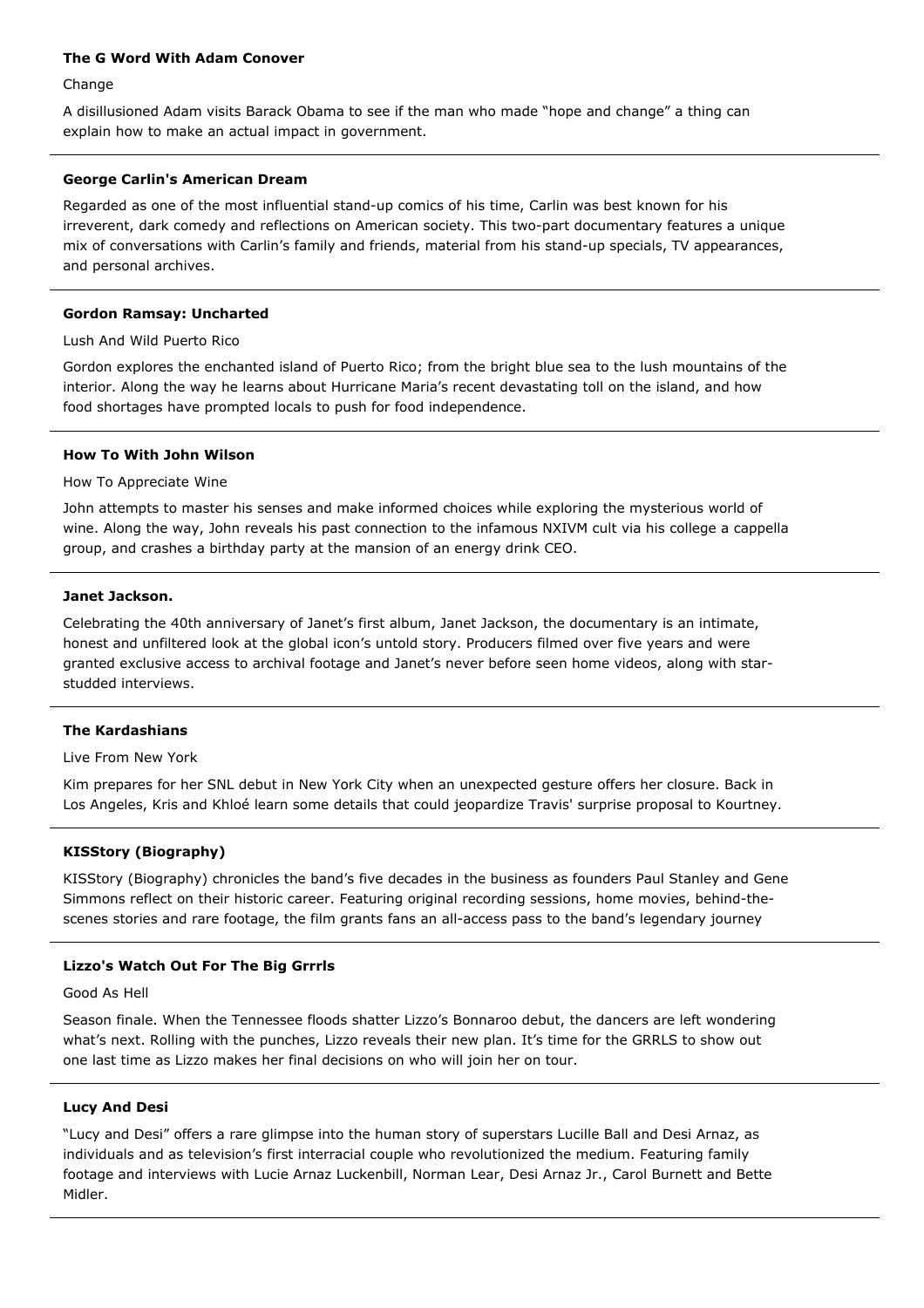## **Making The Cut**

#### Brand Statement

Heidi Klum and Tim Gunn welcome 10 designers to Los Angeles, CA with their first assignment -- a twolook collection representative of their brand statement. The designers must interview with Vogue Business to promote their brand before hitting the runway. One designer is sent home before they can even unpack.

#### **Marian Anderson: The Whole World In Her Hands**

A granddaughter of enslaved Americans rare classical voice captivates Europe but is stymied by racism in America. Marian Anderson defies the conscience of her time performing for a mixed audience of 75,000 at the Lincoln Memorial in 1939, the 1st black Metropolitan Opera singer and delegate for the United Nations.

#### **Mary J. Blige's My Life**

In this documentary, the singer, rapper and actress Mary J. Blige reveals the demons and blessings that inspired the record and propelled her to international stardom. She celebrates the 25th anniversary of her most influential work by performing the album live for the first time.

#### **The Masked Singer**

#### 2 Night Season Premiere, Part 1

The stage is set with debut performances from the characters in Group A, ending with a shocking double elimination. Group A returns and is joined by two wildcard contestants; two unmaskings.

#### **McCartney 3, 2, 1**

The People We Loved Were Loving Us!

Paul McCartney pays tribute to some of the artists that influenced The Beatles, discusses the band's trip to India, and explains the expansion of The Beatles' music and consciousness.

#### **More Than Robots**

"More Than Robots" follows four teams of teenagers from around the world as they prepare for the 2020 FIRST® Robotics Competition. Faced with overcoming challenges along their way, the kids persevere and learn that there is a lot more to the competition than just robots.

#### **Mr. A & Mr. M: The Story Of A&M Records**

#### Episode Two

A&M Records evolved with the business and signed major artists like The Police and Janet Jackson. The genres changed, but the same artist-focused mantra remained. After selling the company in 1989, Herb and Jerry look back on their career and friendship.

## **Muhammad Ali**

Round Four: The Spell Remains (1974-2016)

Muhammad Ali shocks the world by defeating George Foreman, winning back the heavyweight title and becoming the most famous man on earth. After retiring in 1981, he travels the world spreading his Islamic faith and becomes a symbol of peace.

#### **Music Box**

#### Listening To Kenny G

A humorous but incisive look at the saxophonist Kenny G., the best-selling instrumental artist of all time. The film investigates the artist formerly known as Kenny Gorelick, unravelling the allure of the man responsible for the term "smooth jazz", and questioning the very definition of excellence.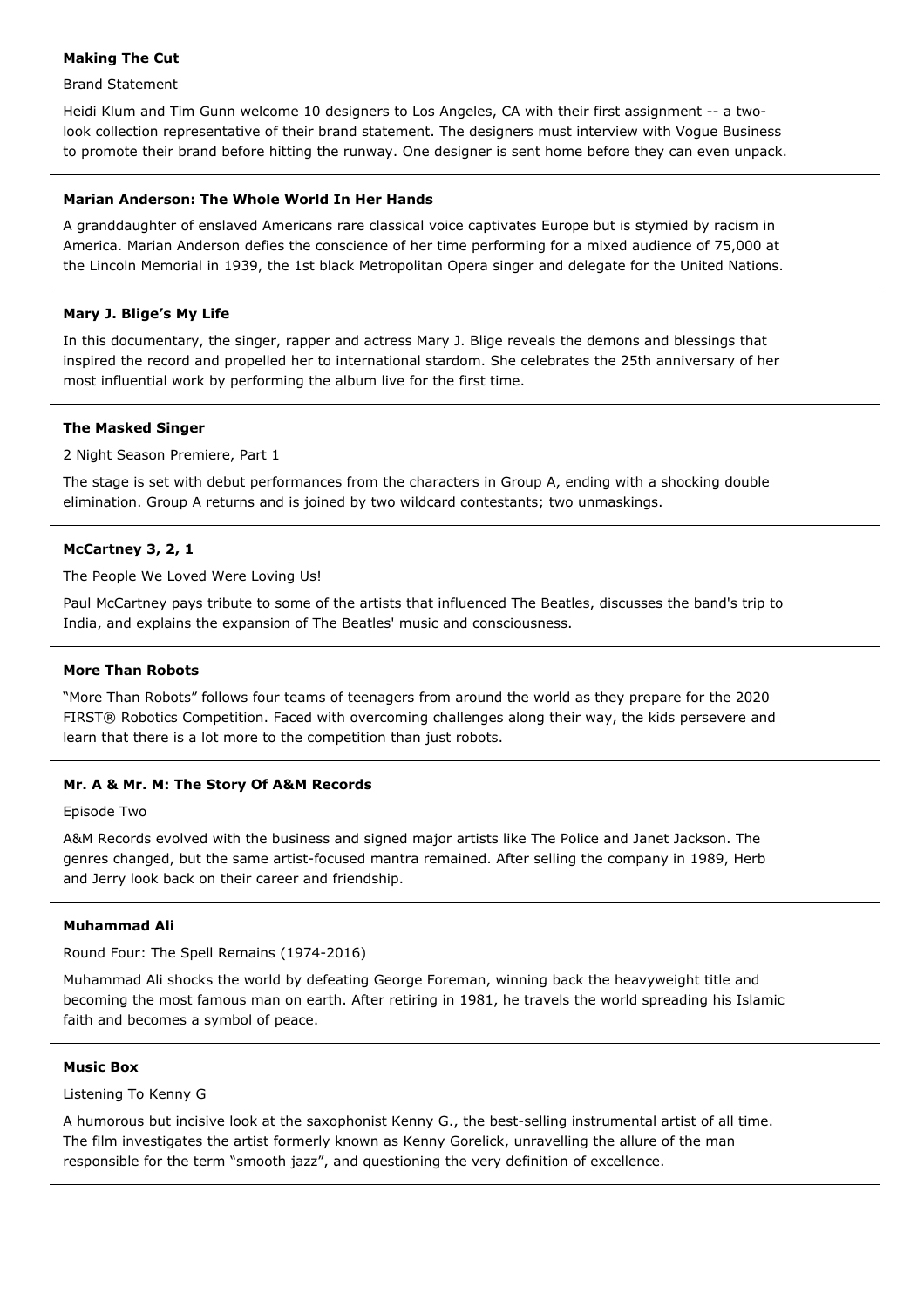#### **Music Box**

Woodstock 99: Peace, Love, And Rage

The first film in the series, Woodstock 99: Peace, Love, and Rage, tells the story of Woodstock '99, a music festival promoted to echo unity and counterculture idealism of the original 1969 concert, but instead devolved into riots, looting, and sexual assaults.

## **Naomi Osaka**

Rise

Raised to be a winner, Naomi chases a childhood dream of becoming a champion at the 2019 US Open. But as her star rises, success and fame take a toll.

## **Nuclear Family**

Episode 3

Following a landmark court decision, Ry grapples with her sperm donor's terminal illness and its implications for her future.

## **NYC Epicenters 9/11→2021½**

#### Episode 3

Lee recounts the construction of the 1970's World Trade Center and how the 1993 bombing foreshadowed the events of September 11. Survivors and frontline workers who rushed to the scene weave a vivid picture of the unfolding attacks, including boat captains who ferried thousands of New Yorkers to safety.

## **100 Foot Wave**

Chapter I – Sea Monsters

After discovering Nazaré, Portugal's monstrous swells, pro surfer Garrett McNamara sets out to achieve his dream of riding a 100-foot wave.

#### **Our Great National Parks**

A World Of Wonder

From Africa's beaches to Japan's islands to Australia's Great Barrier Reef — the natural world's untamed beauty comes into gorgeous focus.

## **Phat Tuesdays: The Era Of Hip Hop Comedy**

Hood To Hollywood

Shut out of "white" comedy clubs in the 90s, Black comedians found venues in South LA. Martin Lawrence, D.L. Hughley and Robin Harris showcased their talents there. After the LA riots, comedian Guy Torry launched Phat Tuesdays, an all-black comedy night at the world-famous Comedy Store.

#### **Phoenix Rising**

In this intimate portrait of her experience as a Manson domestic violence survivor turned activist, Evan Rachel Wood bares her own history, tracking the political and community focus she has established. Wood's efforts to affect systemic changes for future survivors prove her resilience, resistance, and rise from the ashes.

#### **Polar Bear**

Polar Bear tells the story of a new mother whose memories of her own youth prepare her to navigate motherhood in the increasingly challenging world that polar bears face today. Catherine Keener narrates the story.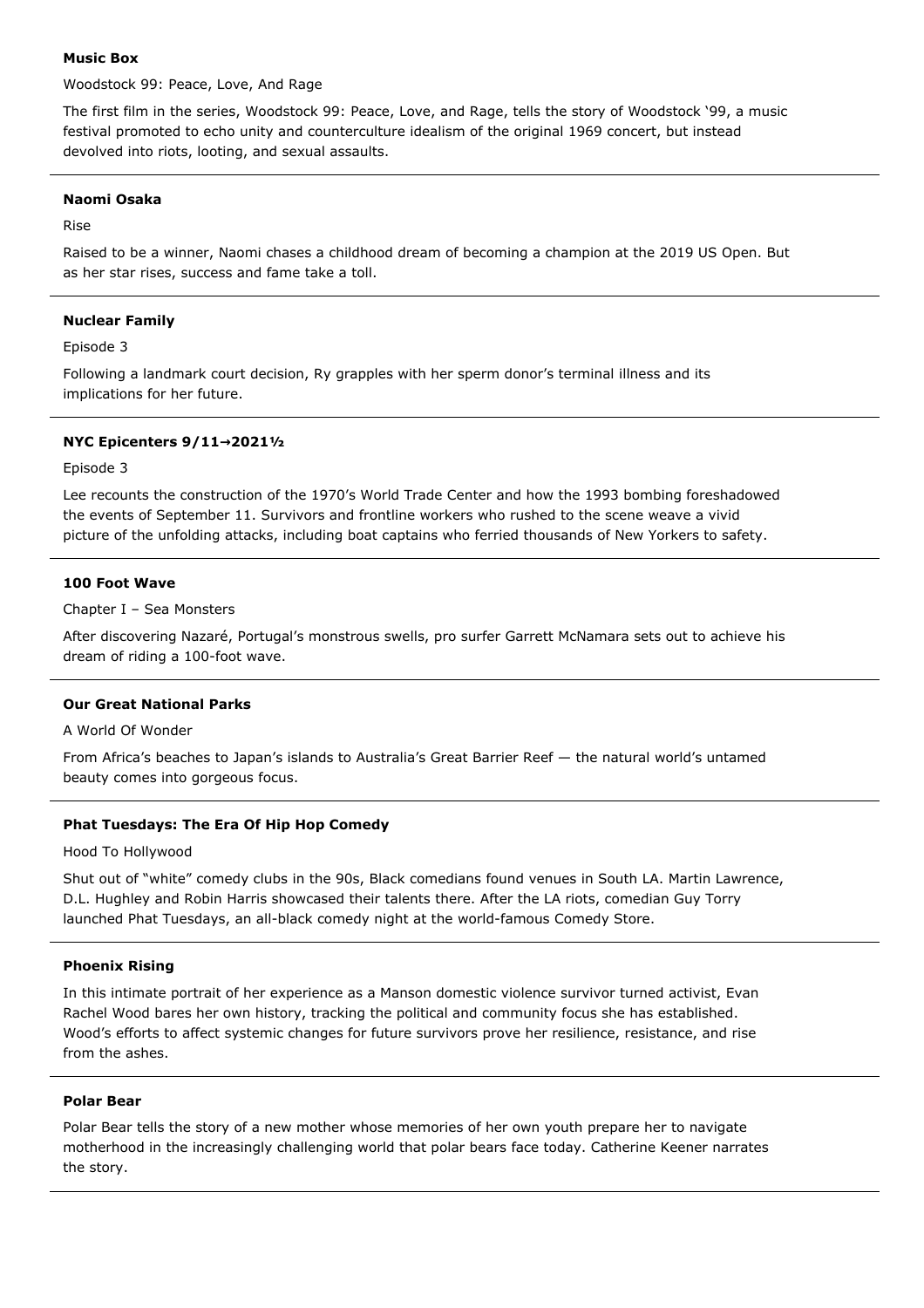## **Prehistoric Planet**

#### **Freshwater**

Travel back 66 million years to when majestic dinosaurs and extraordinary creatures roamed the lands, seas and skies. "Prehistoric Planet" combines wildlife filmmaking, the latest paleontology learnings and state-of-the-art technology to unveil the spectacular habitats and inhabitants of ancient Earth for a one-ofa-kind immersive experience.

#### **Queen Of The Universe**

This Is Me (Part 2)

The global drag singing competition continues as new queens arrive - and some must face elimination. Who will move forward to win the \$250,000 prize and the title of "Queen of the Universe"?

#### **Return To Space**

Elon Musk and SpaceX engineers embark on a historic mission to return NASA astronauts to the International Space Station and revolutionize space travel.

#### **RuPaul's Drag Race**

Big Opening #1

Part 1 of the Season 14 Split Premiere. A new cast of queens, competing for \$100,000, must show off their performance skills in a talent show. Superstar singer Lizzo guest judges.

#### **School Of Chocolate**

Dessert Deception

From a coconut cake croque madame to a taco packed with chocolate popcorn, deceiving desserts fool the senses. The chefs learn to polish chocolate.

#### **Serengeti II**

Intrigue

As our characters bring new life into peaceful times, a great storm is building which will transform the newborns' welcoming world into a wet, cold nightmare. They have been born into an unpredictable world, with an unknown future.

#### **Shark Beach with Chris Hemsworth**

Chris Hemsworth is on a mission to uncover the science of shark behavior and discover how humans and sharks can safely co-exist.

#### **Shatner In Space**

Star Trek icon William Shatner ventures to space. An inside look at the events before this monumental moment and what happened after.

#### **They Call Me Magic**

#### Junebug

All eyes are on a young basketball sensation from Lansing, Michigan—dubbed "Magic"—the NBA's 1979 first overall draft pick.

#### **Tiger King 2**

Stark Raving Mad

Tim vows to stand his ground. Jeff goes to bat for Joe, but one last stunning claim from a familiar face turns the story on its head yet again.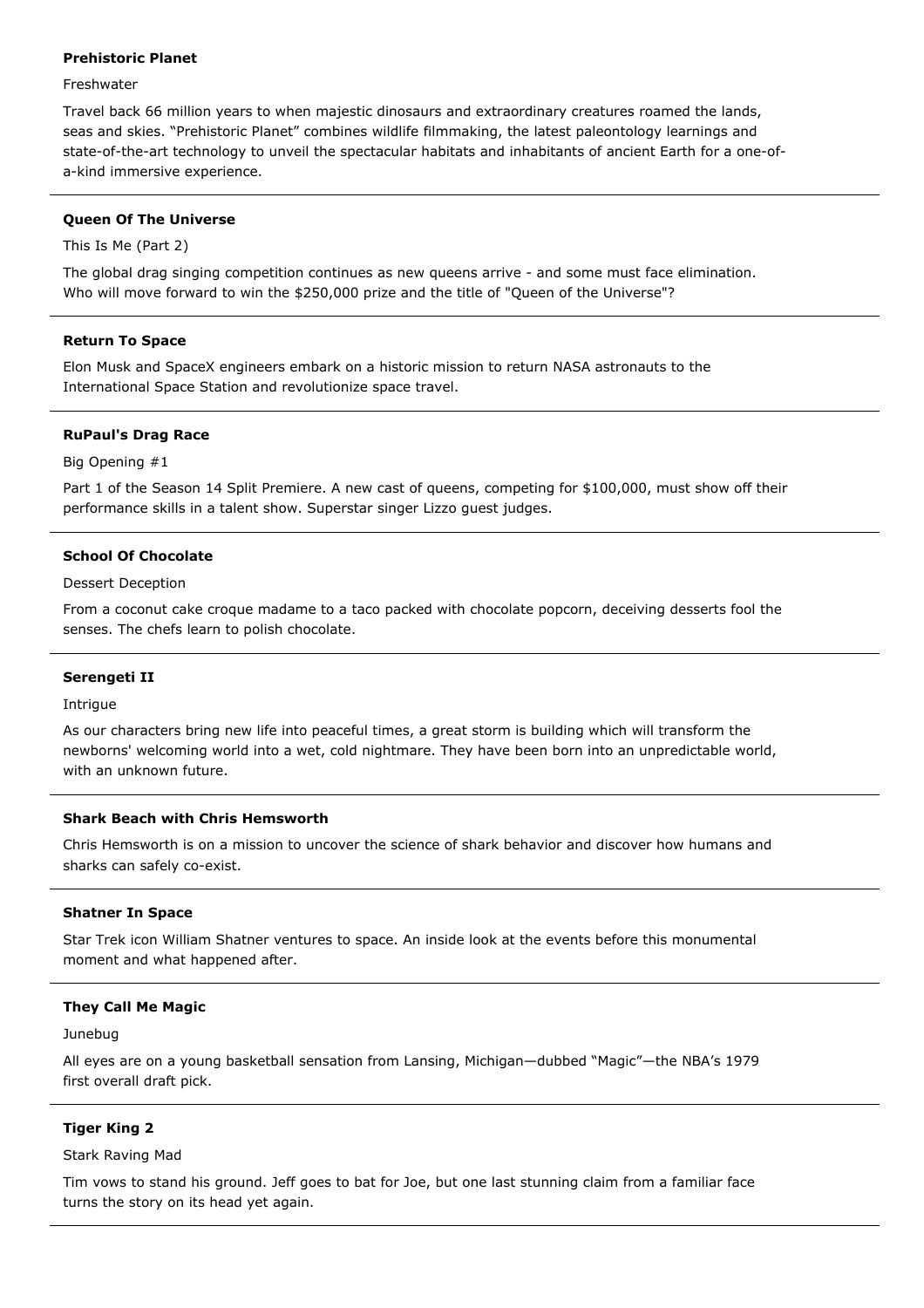## **The Tinder Swindler**

Posing as a wealthy, jet-setting diamond mogul, he wooed women online then conned them out of millions of dollars. Now some victims plan for payback.

## **Tony Hawk: Until The Wheels Fall Off**

A look at Tony Hawk's life and iconic career and relationship as a pioneer of modern vertical skating and one of the most influential skateboarders of all time. The documentary features unprecedented access, never-before-seen footage, and interviews with Hawk, and prominent figures in the sport.

#### **Untold**

Malice At The Palace

Key figures from an infamous 2004 incident between players and fans at an NBA game in Michigan discuss the fight, its fallout and its lasting legacy.

#### **Uprising**

Fire

London 1981: with racial tensions rising, a party ends in fire and 13 young black British people die. This is the story of that party and the events that led up to it.

## **Voir**

Summer Of The Shark

For Sasha Stone, summer 1975 evokes endless days, first kisses, "Jaws" on repeat — and the start of a long love affair with the movies.

## **We Feed People**

"We Feed People" spotlights renowned chef José Andrés and his nonprofit World Central Kitchen's incredible mission and evolution over 12 years, from being a group of grassroots volunteers to becoming one of the most highly regarded humanitarian aid organizations in the disaster relief sector.

## **We're Here**

Del Rio, Texas

Pride Month proves the perfect opportunity for Bob, Eureka, and Shangela to visit the border town of Del Rio, Texas. There, the queens celebrate gay mayor Bruno Lozano's positive impact on the community, help guide Joey on his gender identity journey, and support Esael's coming out.

## **Welcome To Earth**

The Silent Roar

Will Smith goes on an extraordinary, once-in-a-lifetime adventure around the world to explore Earth's greatest wonders and reveal its most hidden secrets.

## **White Hot: The Rise & Fall Of Abercrombie & Fitch**

All the cool kids were wearing it. This documentary explores A&F's pop culture reign in the late '90s and early 2000s and how it thrived on exclusion.

## **Wipeout**

The Suicide Squad Special

The Suicide Squad takes over Wipeout this week with special guests and another set of teams battling it out for \$25,000!